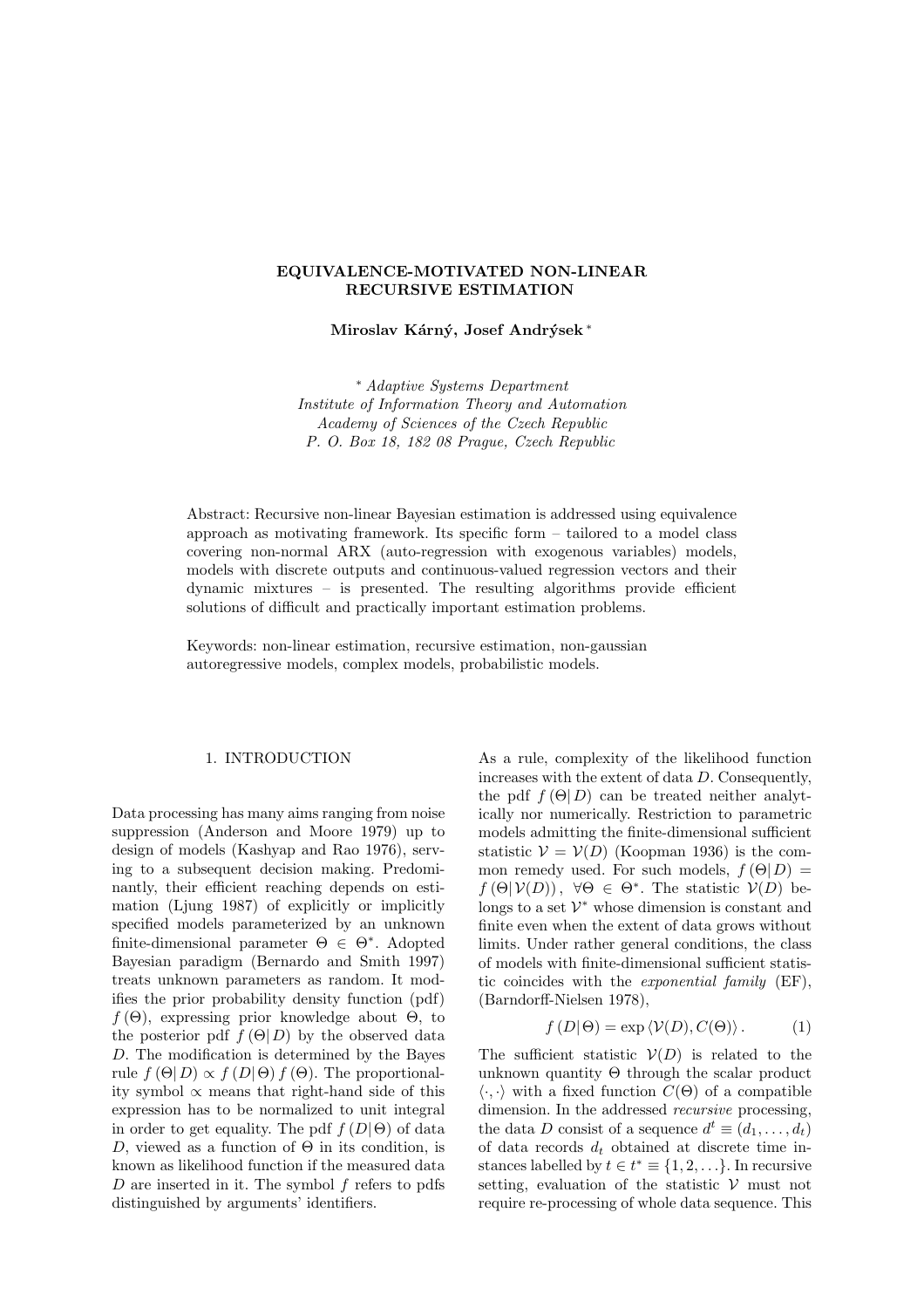restricts the EF further on. With  $V_t = V(d^t)$ , the chain rule for pdfs (Peterka 1981) gives

$$
\exp \langle \mathcal{V}_t, C(\Theta) \rangle = f\left(d_t \, \middle| \, d^{t-1}, \Theta\right) f\left(d^{t-1} \middle| \, \Theta\right) \tag{2}
$$
\n
$$
= f\left(d_t \, \middle| \, d^{t-1}, \Theta\right) \exp \langle \mathcal{V}_{t-1}, C(\Theta) \rangle \, .
$$

Identity (2) implies that recursive evaluation of the likelihood is only possible if  $V_t - V_{t-1}$  =  $B(\Psi_t)$ , where  $B(\cdot)$  is a function of a fixed dimensional data vector  $\Psi_t$  that can be updated recursively using a known function  $\tilde{\Psi}(\cdot)$ 

$$
\Psi_t = \tilde{\Psi}(\Psi_{t-1}, d_t). \tag{3}
$$

The parametric models

$$
f(d_t|d^{t-1},\Theta) = \exp\langle B(\Psi_t), C(\Theta)\rangle \qquad (4)
$$

together with the function  $\tilde{\Psi}(\cdot)$  define the dynamic exponential family whose only non-trivial members are generalized (Peterka 1981) normal autoregressive models with exogenous variables (ARX) and controlled Markov chains. Narrowness of this class calls for an approximate recursive  $estimation$  applicable to more general parametric models  $f(d_t\vec{d}^{t-1},\Theta) \equiv M(\Psi_t,\Theta)$  with a known updating (3) of  $\Psi_t$  but with the model  $M(\Psi_t, \Theta)$ out of the EF. Naturally, a range of attempts has been made in this respect. In our opinion, the equivalence approach (Kulhavý 1996) is still the most advanced one and motivated this paper.

Here, an approximate posterior pdf in the class of pdfs conjugated to the EF is constructed. The approximate pdf is designed so that it is asymptotically close to an equivalence class containing the exact posterior pdf, see Section 2. The algorithm is applicable to non-normal ARX models, models relating discrete values to continuous ones and mixtures with components whose factors and dynamic weights belong to the EF, see Section 3.

# 2. RECURSIVELY FEASIBLE REPRESENTATIONS AND EF

Always limited computer resources call for a reduced representation of the evolving posterior pdfs. It is a peculiar task as the posterior pdfs concentrate quickly on a small support at a priori unknown position in  $\Theta^*$ . Thus, for instance, interpolation on a fine grid that does not miss the final position becomes soon computationally prohibitive. Hence, more sophisticated approximations are needed. The approach proposed here is motivated by Proposition 2.1 presented below. It characterizes the recursively updated nonsufficient statistics that are compatible with the recursive evaluation of the posterior pdf.

Proposition 2.1. (Equivalence-preserving  $V$ ). Let the posterior pdf  $f(\Theta | d^{t-1}) \in f^* (\Theta | d^{t-1}) \equiv a$  set of pdfs with a common, time, data and parameter invariant support – the set of arguments on which  $f(\Theta \mid d^{t-1}) > 0$ . Let the mapping

$$
V_{t-1}: f^*(\Theta | d^{t-1}) \to \mathcal{V}_{t-1}^* \tag{5}
$$

assign to  $f(\Theta|d^{t-1})$  a finite-dimensional statistic  $V_{t-1} \equiv V(d^{t-1})$ , not necessarily sufficient. Then,  $V_{t-1}$  can be exactly recursively updated using the value  $\mathcal{V}_{t-1}$  and model  $f(d_t | d^{t-1}, \Theta) = M(\Psi_t, \Theta),$ with  $\Psi_t$  (3), iff  $V_t$  is time-invariant linear mapping  $V \equiv V_t$  of logarithms of the posterior pdfs. V has to map Θ-independent functions to zero.

Proof: Proof of necessity is in (Kulhavý 1990a, Kulhavý 1990b). To prove sufficiency, it suffices to apply V to the logarithmic version of the Bayes rule and use both time-invariance and linearity of V. The and use both time-invariance and linearity of V. The<br> $\Theta$ -independent normalizing term  $\ln\left(f\left(d_t\middle|d^{t-1}\right)\right)$  is mapped to zero and  $V_t = V [\ln (M(\Psi_t, \Theta))] + V_{t-1}$ ,  $V_0 = V(\ln(f(\Theta))) \equiv V(\ln(\text{prior pdf})).$ 

Choice of the mappings  $V_t$  (5) that hopefully converge to a mapping V from Proposition 2.1 is addressed for a class of models enriching the EF f ¡  $d_t$  $d^{t-1}, \Theta$ ¢  $\equiv M(\Psi_t, \Theta) \equiv \mathcal{M}(B(\Psi_t), C(\Theta))$  (6)

with  $\mathcal{M}(B(\Psi_t), C(\Theta))$  being smooth in  $C(\Theta)$ .

*Example 2.1.* (Examples of models in  $(6)$ ). In all cases, except the last one, one-dimensional  $d_t$  is considered. It does not restrict generality of the problem formulation as in the multivariate case the chain rule for pdfs implies that  $f(d_t|\bullet) =$  $\prod_{i=1}^{d^{\ell}} f$ ∵ٌ  $\left. d_{t;i} \right| d_{t;i+1}, \ldots, d_{t;d^{\ell}}, \bullet)$ . Hereafter,  $x^{\ell}$  denotes below length of the vector  $x$ .

Normal regression model: It models  
\n
$$
d_t = \underbrace{\theta'}_{\text{regression}} \times \underbrace{\psi_t}_{\text{regression}} + \underbrace{\text{zero-mean noise}}_{\text{white normal}}
$$
\n
$$
\underbrace{\text{regression}}_{\text{vector}} \times \underbrace{\text{white normal}}_{\text{with variance } r}
$$

with ' being transposition.  $\ln \left( \mathcal{M}(B(\Psi_t), C(\Theta)) \right)$ with being transposition. In  $(\mathcal{M}(B(\Psi))$ <br>= -0.5  $\left[\ln(2\pi r) + \text{tr} \left(\Psi_t \Psi_t' \frac{[-1,\theta'][-1,\theta']'}{r}\right)\right]$  $\left. \frac{[-1, \theta']}{r} \right)$ . It belongs to the dynamic EF (4) and thus to the class (6). It is given by  $\Theta = (\theta, r), \Psi'_t = [d_t, \psi'_t],$ class (6). It is given by  $\Theta = (\theta, r), \Psi_t$ <br>  $C(\Theta) = -0.5 \left[ \ln(2\pi r), \text{vec} \left( \frac{[-1,\theta'][-1,\theta']'}{r} \right) \right]$  $\frac{[-1, \theta^r]}{r}$  and  $B(\Psi_t) = [1, \text{vec}[\Psi_t \Psi'_t$  $(7)$ 

The operation vec maps the symmetric matrix on a vector so that  $\langle a, b \rangle \equiv \text{vec}(a)' \text{vec}(b)$ .

Cauchy regression model: It is given by

$$
\mathcal{M}(B(\Psi_t), C(\Theta)) \propto \frac{1}{r + \frac{(d_t - \theta' \psi_t)^2}{r}} = \frac{1}{B'(\Psi_t)C(\Theta)}
$$
  
\n
$$
\Theta = (\theta, r), \text{ scaling factor } r > 0, \text{ for } B(\Psi_t) \text{ see (7)},
$$
  
\n
$$
C(\Theta) = \left[ r, \text{vec}\left( \frac{[-1, \theta'][-1, \theta']'}{r} \right) \right].
$$
 (8)

Regression with discrete outputs: It predicts discrete data  $d_t \in d^* \equiv \{1, \ldots, d^{\ell}\}\.$  Their proba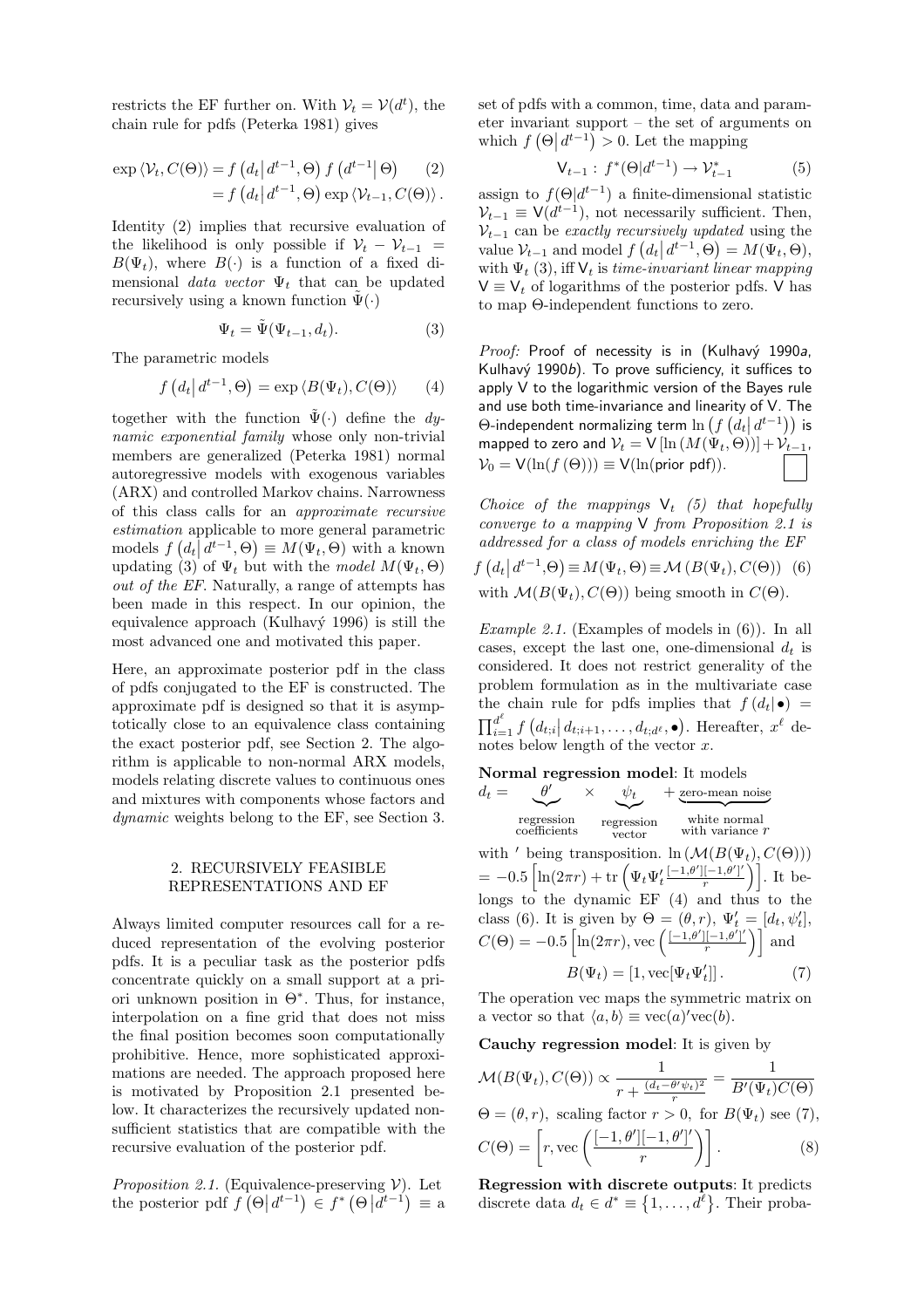bilities are high if Gaussian-like regression, given by the regression vector  $\psi_t$ , predicts well the value  $d_t \in d^*$ , i.e.,  $\mathcal{M}(B(\Psi_t), C(\Theta))$ 

$$
= \frac{r_{d_t}^{-0.5} \exp \{-0.5([-1, \theta'_{d_t}]\Psi_{t; d_t})^2/r_{d_t}\}}{\sum_{d \in d^*} r_d^{-0.5} \exp \{-0.5([-1, \theta'_{d}]\Psi_{t; d})^2/r_{d}\}}
$$
  
\n
$$
\Theta \equiv [\Theta_1, \dots, \Theta_{d^{\ell}}], \ \Theta'_{d} \equiv [r_d, \theta'_{d}], \ \Psi'_{t; d} \equiv [d, \psi'_t],
$$
  
\n
$$
B(\Psi_{t; d}) \equiv [B_1(\Psi_{t; d}), \dots, B_{d^{\ell}}(\Psi_{t; d})]
$$
  
\n
$$
B_k(\Psi_{t; d}) \equiv \delta_{kd} [1, \text{vec}[\Psi_{t; d}\Psi'_{t; d}]] \qquad (9)
$$
  
\n
$$
\delta_{kd} = \begin{cases} 1 \text{ if } k = d \\ 0 \text{ if } k \neq d \end{cases}, \ C(\Theta) \text{ has entries} \\ C_d(\Theta_d) \equiv -0.5 [\ln(r_d), \text{vec } ([-1, \theta'_d]'[-1, \theta'_d]/r_d)].
$$

Fully dynamic mixture with factorized components in the EF: It is parametric model  $M(\Psi_t, \Theta)$ 

$$
= \frac{\sum_{c \in c^*} \prod_{i=1}^{\Psi^\ell} \exp \langle B_{ic}(\Psi_{t,i}), C_{ic}(\Theta_{ic}) \rangle}{\sum_{c \in c^*} \prod_{i=d^{\ell}+1}^{\Psi^\ell} \exp \langle B_{ic}(\Psi_{t,i}), C_{ic}(\Theta_{ic}) \rangle}
$$
  

$$
\Psi_{t,i} = [\text{scalar}, \Psi_{t,i+1}], \Psi_{t,0} \equiv \Psi_t \equiv \text{data vector}
$$
  

$$
(\Theta, B(\Psi_t), C(\Theta)) \equiv \{\Theta_{ic}, B_{ic}(\Psi_{t,i}), C_{ic}(\Theta_{ic})\}
$$
  

$$
i \in i^* \equiv \{1, ..., \Psi^\ell\}, c \in c^* \equiv \text{a finite set.}
$$
 (10)

For the class (6) and the prior pdfs conjugated to the EF, the posterior pdfs have the form  $f(\Theta | d^t) = g(d^t, C(\Theta)).$  This leads to the choice of approximate posterior pdfs conjugated to (1).

Let us consider models (6) and, for a reference point  $\Theta$  from  $\Theta^*$ , define the mapping (5)

$$
{}^{\circ}\!\Theta\!V[g(\cdot,\cdot)] \equiv \frac{\partial \ln \left(g\left(d^{t}, C\left({}^{\,0}\!\Theta\right)\right)\right)}{\partial C\left({}^{\,0}\!\Theta\right)} \equiv {}^{\,0}\!\mathcal{V}_{t}. \tag{11}
$$

*Proposition 2.2.* (Mapping  $\mathcal{P}(\Theta)$ ). Let us consider the class (6) of models and conjugated pdfs  $f(\Theta|\mathcal{V}) \propto \exp \langle \mathcal{V}, C(\Theta) \rangle$  with almost surely linearly independent entries of  $C(\Theta)$ . The mapping (11) acting on the posterior pdfs meets conditions of Proposition 2.1 and defines equivalence classes  $g_{\phi_{\mathcal{V}_t}}^* \equiv \left\{ g(d^t, C^{\cdot}(\Theta)) : \ {}^{\circ\Theta}\mathsf{V}[g] = {}^{\circ\mathcal{V}_t}\right\}$ . Any class contains at most one member conjugated to (1).

Proof: Meeting of conditions of Proposition 2.1 is obvious. An application of  ${}^{0}\Theta$ V to  $\ln (\exp \langle V_t, C(\Theta) \rangle)$ shows that only this conjugated pdf belongs to the equivalence class  $g^*_{0\mathcal{V}_t}$ . It is well defined pdf iff  $\int \exp \langle \mathcal{V}, C(\Theta) \rangle d\Theta < \infty$ .

Proposition 2.2 implies that  $\overset{\circ}{\mathsf{\Theta}}\mathsf{V}$  determines at most a single member in the EF whose statistics  ${}^{\circ}\mathcal{V}_t$  can be recursively updated while preserving equivalence  ${}^{0}\mathsf{O}(\exp \langle \mathcal{V}_t, C(\Theta) \rangle)$  = <sup>0</sup> $V[f(\Theta | d^t)]$  on the class (6). The choice of the reference point  $^{0}\Theta$  determining  $^{0}\Theta$  (11) decides reference point  $\Theta$  determining  $\Theta$  (11) decides<br>whether the pdf exp $\langle \mathcal{V}_t, C(\Theta) \rangle$  in the EF and

equivalent to the correct posterior pdf  $f(\Theta|\,d^t)$  is close to  $f(\Theta | d^t)$  or not. The following proposition, proved in (Kárný et al. 2005), guides its choice. Within it, the support  $\Theta^*$  of the prior pdf  $f(\Theta)$ is assumed closed set.

Proposition 2.3. (Asymptotic of posterior pdfs). (1) The correct posterior pdfs  $f(\Theta | d^t)$  converges almost surely for any point  $\Theta \in \Theta^*$  for which  $f(\Theta \mid d^t)$  stay bounded while  $t \to \infty$ . (2) Let pdfs  $f(d_\tau | d^{\tau-1})$  be derived from the joint pdf describing correctly the data generator. For any fixed  $\Theta \in \Theta^*$ , let exist the finite con-For any fixed  $\Theta \in \Theta^*$ , let exist the fit<br>ditional expectations  $\mathsf{E}\left[\ln\left(\frac{f(d_\tau | d^{\tau-1})}{M(\Psi_0)}\right)\right]$ st the finite cor<br>  $\frac{(d_{\tau}|d^{\tau-1})}{M(\Psi_{\tau},\Theta)}\Bigg)d^{\tau-1}$ defined by  $f$ ¡  $d_{\tau}$  $d^{\tau-1}$ . Then, the zero mean, mutually uncorrelated, innovations  $\varepsilon(d^{\tau-1},\Theta) \equiv$ mutually unce<br>  $\ln \left( \frac{f(d_{\tau}|d^{\tau-1})}{M(\Psi,\Theta)} \right)$ ally uncorrelated, innovations<br>  $\left(\frac{d_{\tau}|d^{\tau-1}}{M(\Psi_{\tau},\Theta)}\right) - \mathsf{E}\left[\ln\left(\frac{f(d_{\tau}|d^{\tau-1})}{M(\Psi_{\tau},\Theta)}\right)\right]$  $\frac{d^2 a}{d\sigma} \left( \frac{d^2 a}{d\sigma} \right)^{-1} \left( \frac{d^2 a}{d\sigma} \right)^{-1} \left( \frac{d^2 a}{d\sigma} \right)^{-1}$  are well defined. If, for all  $\Theta \in \Theta^*$  and all  $\tau \in t^*$ , these innovations have finite variances then, the support of the posterior pdf  $f(\Theta | d^t)$  concentrates (almost surely) on minimizers  $\infty \Theta \in \infty$  of the entropy rate  $\mathcal{H}(d^{\infty},\Theta)$ 

$$
\infty \Theta^* \equiv \lim_{t \to \infty} \text{Arg} \inf_{\Theta \in \Theta^*} \mathcal{H}(d^{t-1}, \Theta) \equiv \lim_{t \to \infty}
$$
  
Arg  $\inf_{\Theta \in \Theta^*} \frac{1}{t} \sum_{\tau=1}^t \mathsf{E} \left[ \ln \left( \frac{f(d_\tau | d^{\tau-1})}{M(\Psi_\tau, \Theta)} \right) \middle| d^{\tau-1} \right].$ 

Proposition 2.3 also implies that the posterior pdf concentrates on a "small" set  $\infty$  $\Theta^*$  of extreme points  $^{\infty}\Theta \in {\infty}$ . The points  $\Theta$  for which  $f(\Theta|\,d^t)$  are unbounded as  $t \to \infty$  belong to this set. Thus,  $\frac{\partial \ln(f(\infty \Theta | d^t))}{\partial \Theta}$  $\frac{(\Theta|a)}{\partial \Theta}$  is expected to converge to zero. This indicates the expected behavior of the mapping  $^{\infty}$  $\Theta$ V (11)

$$
\underbrace{\frac{\partial \ln \left( g\left(d^t, C\left(\infty\Theta\right)\right)\right)}{\partial C\left(\infty\Theta\right)} \frac{\partial C\left(\infty\Theta\right)}{\partial \Theta}}_{\mathcal{V}_t} \to 0. \tag{12}
$$

The property (12) applies only to the narrow set <sup>∞</sup>Θ<sup>∗</sup> enriched by (often empty) set of asymptotic local extremes. Knowing the set  $\infty$  $\Theta^*$  the pdf in the EF equivalent to the correct posterior pdf  $f(\Theta|\,d^t)$  could be constructed, whose support contains the same asymptotic stationary points as  $f(\Theta | d^t)$ . This is a strong property, as - for non-over-parametric models and sufficiently rich σ algebra generated by data d<sup>∞</sup> the set <sup>∞</sup>Θ<sup>∗</sup> is singleton and no other stationary point exists.

Practically, reference points  $\Theta_t \in \Theta^*$  approaching  $\infty$ Θ<sup>∗</sup> have to be constructed. Let us denote  $\overline{\Theta}_t$ maximizer of the approximate pdf  $\exp \langle \underline{\mathcal{V}}_t, C(\Theta) \rangle$ ,  $\underline{\mathcal{V}}_t \approx \Theta_t \mathsf{V}(\ln(f(\Theta | d^t)))$ . Ideally,  $\overline{\Theta}_t$  and  $\underline{\Theta}_t$ should (almost) coincide. During recursive estimation, they differ and  $\overline{\Theta}_t$  is a candidate for the definition of the considered equivalence class. It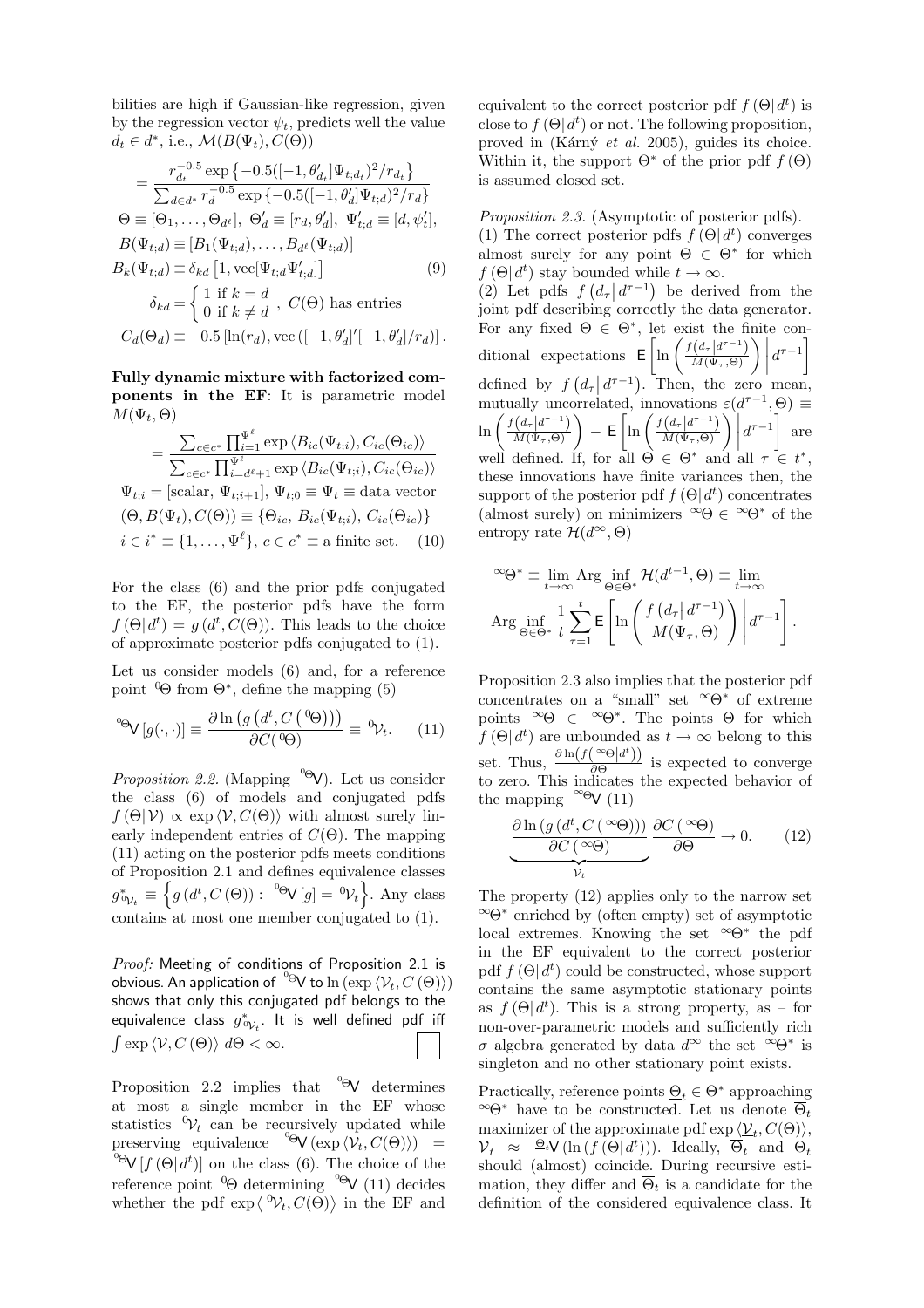should be better than  $\underline{\Theta}_t$ , i.e., closer to  $\infty \Theta^*$ . At the same time, swapping from  $\underline{\Theta}_t$  to  $\overline{\Theta}_t$  gives up the accumulated information and introduces an error into learning. The error gradually diminishes if the points  $\overline{\Theta}_t$ ,  $\underline{\Theta}_t \equiv \overline{\Theta}_{t-1}$  at which derivatives  $\frac{\partial}{\partial C(\Theta)}$  are taken converge to a constant parameter. At present, this property has to be checked in each particular case. The above exposition motivated:

Algorithm 1. (Nonlinear recursive estimation). Initial phase

- Select the learnt model  $\mathcal{M}(B(\Psi_t), C(\Theta)).$
- Set the learning time  $t = 0$ .
- Select the statistics  $V_t$  determining the prior pdf  $\exp \langle V_t, C(\Theta) \rangle$  in the EF for  $t = 0$ .
- Select  $\Theta_t \in \text{Arg}\max_{\Theta \in \Theta^*} \exp \langle \mathcal{V}_t, C(\Theta) \rangle$ , determining  $\Theta_t V$  (signs  $\overline{\phantom{a}}$  are dropped).

Recursive phase

- Increase time  $t = t + 1$  and collect  $\Psi_t$ .
- Evaluate the trial update of the statistics

$$
\mathcal{V}_t = \mathcal{V}_{t-1} + \frac{\partial \mathcal{M}(B(\Psi_t), C(\Theta_{t-1}))}{\partial C(\Theta_{t-1})}.
$$

• Find the new  $\Theta_t \in \text{Arg}\max_{\Theta \in \Theta^*} \langle \mathcal{V}_t, C(\Theta) \rangle$ and go to the beginning of Recursive phase if the statistics  $V_t$  is well defined, i.e.,  $\int \exp \langle \mathcal{V}_t, C(\Theta) \rangle \, d\Theta < \infty$ . Otherwise, correct the trial statistics to get the finite normalizing integral and repeat this item.

Algorithm is close to a recursive version of expectation-maximization algorithm but it does not try to find a point estimate of Θ only. The corrective actions, needed when  $V_t$  is not well defined, is its critical step. Design of these corrective actions is specific for each type of the model.

#### 3. APPLICATIONS

Cauchy regression model has the form (8). The function  $C(\Theta)$  has the entries  $r, \frac{[-1,\theta'][-1,\theta']}{r}$  $rac{[-1,\theta^r]}{r}$ . It is useful to decompose the stored statistics  $V_t$ into the scalar  $\nu_t$  and the symmetric positive semidefinite matrix  $V_t$ , so that  $\langle \mathcal{V}_t, C(\Theta) \rangle = \nu_t r +$  $V_t, \frac{[-1, \theta'][-1, \theta']'}{r}$  $\overline{\Theta}_{t-1} \equiv \overline{\Theta}_{t-1} \in$ Θ<sup>∗</sup> , the statistics, determining approximately the equivalence class, evolve

$$
\nu_t = \nu_{t-1} + w_t, \quad V_t = V_{t-1} + w_t \Psi_t \Psi'_t \quad (13)
$$

$$
w_t \equiv \left( r_{t-1} + \frac{([-1, \theta'_{t-1}]\Psi_t)^2}{r_{t-1}} \right)^{-1}.
$$

The posterior pdf in the EF, approximately equiv- $\alpha$  alent to the correct posterior pdf, is

$$
f(\Theta|V_t, \nu_t) \propto \exp\left\{-\frac{1}{2} \left[\nu_t r + \frac{[-1, \theta']V_t[-1, \theta']'}{r}\right]\right\}
$$
(14)

.

Due to the non-negativity of the weights  $w_t$ , the statistics  $\nu_t > 0, V_t > 0$  (positive definite) for

all  $t \in t^*$  whenever these inequalities hold for the prior statistics. Thus, no corrective actions are needed. Maximizer of the pdf  $(14)$  on  $\Theta^*$  can be found explicitly. It has the form well-known from least squares (LS) (Kárný et al. 2005). The split factorization  $V = L'DL$ , with unitary lower triangular  $L$  and positive diagonal  $D$ ,

$$
L = \begin{bmatrix} 1 & 0 \\ d\psi_L & \psi_L \end{bmatrix}, \ D = \begin{bmatrix} \frac{d}{dD} & 0 \\ 0 & \psi_D \end{bmatrix}, \ \frac{d}{dD} \text{ is scalar },
$$
  
gives  $\hat{\Theta} \equiv (\hat{\theta}, \hat{r}) \equiv \begin{pmatrix} \psi_L^{-1} & d\psi_L, \sqrt{\frac{d}{dD}} \\ 0 & \psi_D \end{pmatrix}.$  (15)

Algorithm ldupdt (Nedoma et al. 2005) updates efficiently factors  $L, D$  by the dyad  $w_t \Psi_t \Psi'_t$  (13).

Example 3.1. (Cauchy regression model). Data  $d_t$  $=(y_t, u_t) \equiv (scalar system output, scalar system)$ input) were simulated and recorded. The output  $y_t$  dependent on the input  $u_t$  and past data was generated by the Cauchy system (8). The scaling factor  $r = 0.27$  and the regression vector  $\psi_t = [u_t, y_{t-1}, u_{t-1}, y_{t-2}]'$  were used. The input  $u_t$ was white normal noise with zero mean and unitvariance. The chosen  $\theta = [0.2, 0.8, 0.07, -0.07]$ describes the second-order auto-regression with poles 0.7, 0.1. The coefficients at inputs and scaling factor are chosen so that their respective static gain equals to 1. The output and weigh realizations (13) are shown in Fig. 1.



Fig. 1. Simulated outputs (left) and weights (13).

Point estimates of the regression coefficients  $\theta$  are in Fig. 2 together with their estimates obtained by recursive least squares (LS). Similar comparison of the scaling- factor estimates is in Fig. 3.



Fig. 2. Estimates of  $\theta = [0.2, 0.8, 0.07, -0.07]$  (left) and their LS counterpart.

The results confirm positive effects of the weighted recursive LS updating (13) with the weights tailored to the assumed distribution of innovations.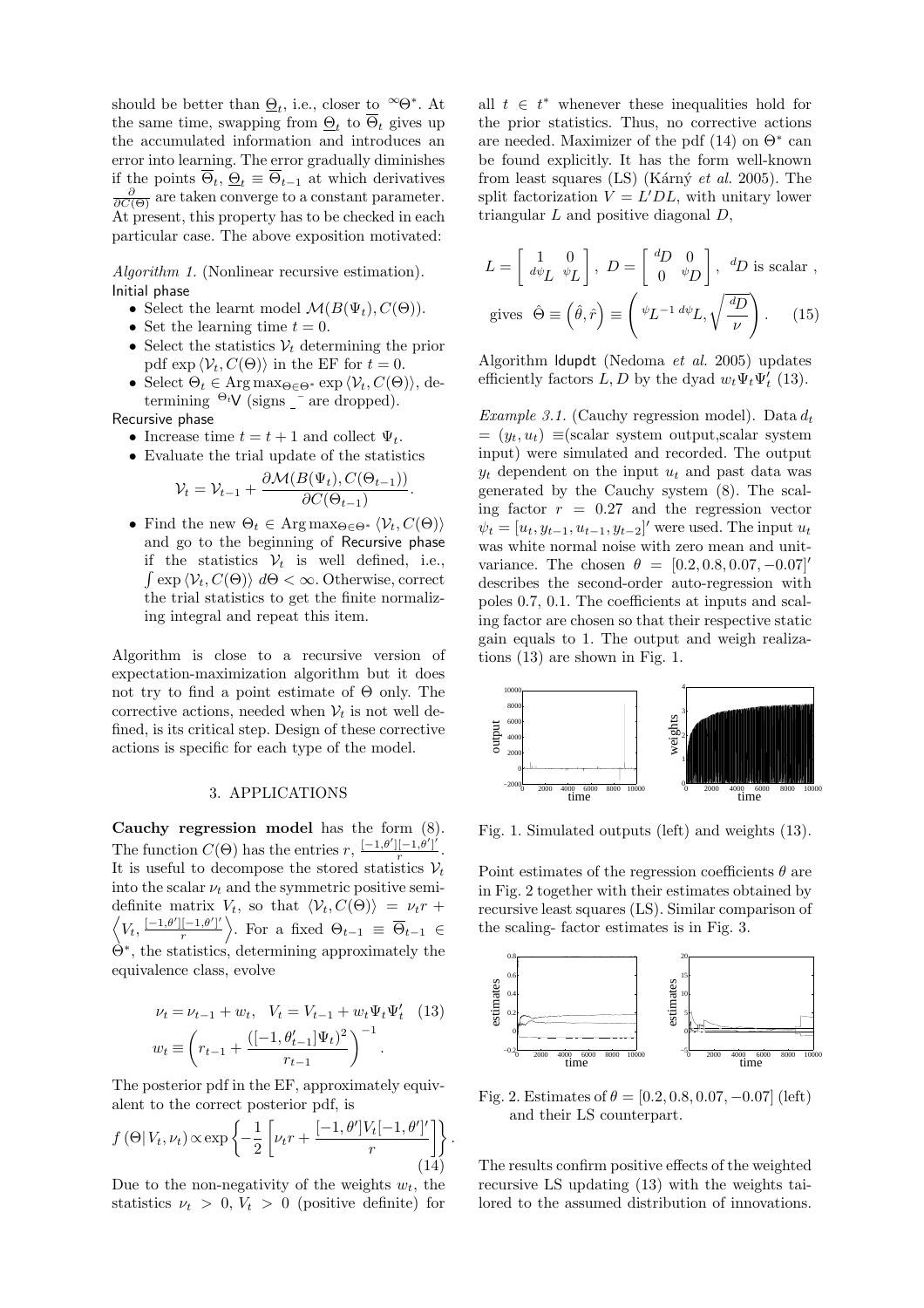

Fig. 3. Estimates of  $r = 0.27$  (left) and its LS counterpart.

The estimation is more robust to outlying innovations and enables good estimation of all parameters, including the scaling one. It is in a strong contrast with non-weighted LS.

Regression with discrete outputs is described by (9). The derivatives needed in Algorithm 1, are

$$
\frac{\partial \ln \left( \mathcal{M}(B(\Psi_t), C(\Theta_{t-1})) \right)}{\partial [-0.5 \ln(r_{t-1,d})]} \equiv w_{t;d} = \delta_{dd_t}
$$
\n
$$
- \frac{r_{t-1;d}^{-0.5} \exp \left\{ -\frac{\left( [-1, \theta'_{t-1;d}] \Psi_{t;d} \right)^2}{2r_{t-1;d}} \right\}}{\sum_{d=1}^{d^\ell} r_{t-1;d}^{-0.5} \exp \left\{ -\frac{\left( [-1, \theta'_{t-1;d}] \Psi_{t;d} \right)^2}{2r_{t-1;d}} \right\}}
$$
\n
$$
\frac{\partial \ln \left( \mathcal{M}(B(\Psi_t), C(\Theta_{t-1})) \right)}{\partial \left[ -\frac{[-1, \theta'_{t-1;d}]'[-1, \theta'_{t-1;d}]}{2r_{t-1;d}} \right]} = w_{t;d} \Psi_{t;d} \Psi'_{t;d}
$$

 $f(\Theta|\mathcal{V}_t) \equiv \prod_{d=1}^{d^{\ell}} GiW_{\theta_d,r_d}(V_{t;d},\nu_{t;d})$  with Gaussinverse-Wishart factors (Kárný et al. 2005)

$$
GiW_{\theta,r}(V,\nu) \propto \frac{\exp\left\{-\frac{[-1,\theta']V[-1,\theta']'}{2r}\right\}}{r^{\frac{\nu+\theta^{\ell}+2}{2}}} \quad \text{with}
$$
  

$$
\nu_{t;d} = \nu_{t-1;d} + w_{t;d}, \ V_{t;d} = V_{t-1;d} + w_{t;d} \Psi_{t;d} \Psi'_{t;d}.
$$

The normalization is finite iff  $\nu_{t,d} > 0$ ,  $V_{t,d} > 0$  for  $d \in d^*, t \in t^*.$  The found weights do not guarantee this. For dth, for which the normalization is finite (surely, for  $d = d_t$ ), the updating needs no corrections. Maximizing  $\theta$  is computed according to formula (15), using the same  $L'DL$  decomposition of  $V_d$  statistics. The estimate of r is here square of the estimate in  $(15)$ . For some d's corrective actions may be needed. Even if they correspond to a change of the reference point, it is sufficient to change the weight  $w_{t:d}$  and compute directly a new reference point. It is reasonable to require  $\nu_{t;d} \geq \nu_{0;d}$  and  $V_{t;d} > 0$ . Thus, the corrected  $w_{t;d}$  should  $\nu_{t-1;d} + w_{t;d} \geq \nu_{0;d} > 0$ ,  $V_{t-1;d}$  +  $w_{t,d}\Psi_{t;d}\Psi_{t;d} > 0$ . A sufficient condition for this reads  $V_{t-1,d} + w_{t,d} \Psi_{t,d} \Psi'_{t,d} \geq \omega V_{t-1,d}$  with optional  $\omega \in (0, 1)$ , i.e.,  $-\frac{1-\omega}{\zeta_{t,d}} \equiv -\frac{1-\omega}{\Psi'_{t,d}V_{t-1,d}^{-1}\Psi_{t,d}} \leq$  $w_{t:d}$ . The scalar  $\zeta_{t:d}$  is by-product of updating the factorized  $V_{t-1:d}$ , which motivated this condition.

Example 3.2. (Regression with discrete outputs). The regression model with the output  $y_t \in y^* \equiv$  $\{1,2,3\}$  and white normal input  $u_t$  with mean 0 and variance 1 was simulated with the options: 2nd order ARX for  $y = 1$  $[r_1^{0.5};\theta'_1] = [0.03;1.3,0.15,-0.36,-0.05]$  $\Psi_{t;1} = [1, u_t, y_{t-1}, u_{t-1}, y_{t-2}, u_{t-2}]'$ 2nd order auto-regression for  $y = 2$  $[r_2^{0.5}; \theta'_3] = [0.08; 1, 0.15], \Psi_{t;2} = [2, y_{t-1}, y_{t-2}]'$ Regression with memory 1 for  $y = 3$  $[r_3^{0.5}; \theta'_3] = [0.1; 0.3, 2], \ \Psi_{t;3} = [3, u_t, u_{t-1}]'.$ 

Estimation results concern simulation run with 2000 samples characterized by the histogram of outputs, Fig. 4. The estimates of respective scaling factors  $r_d^{0.5}$  in Fig. 4 give feeling about their behavior. Estimates of respective parameters in Fig. 5, Fig. 6 complement the picture. The most interesting and informative is right-hand side of Fig. 6 and Fig. 7 that show histograms of relative errors  $\kappa_{t,y}, y = 1, 2, 3, \kappa_{t,y} \equiv$  $\overline{a}$ ¢

$$
\frac{f\left(y_t = y \middle| u_t, d^{t-1}\right) - f\left(y_t = y \middle| u_t, d^{t-1}, \text{true } \Theta\right)}{f\left(y_t = y \middle| u_t, d^{t-1}, \text{true } \Theta\right)}.
$$
\n(16)

Fig. 8 shows relative errors on realized outputs only. Values out of the range  $[-3, 3]$  are aggregated. Quality of these estimates seems to be good, especially, taking into account that  $y_t = 3$ occurred 34 times only. The additional information about the experiment is:

- The system and model structures coincided.
- Prior  $V_{0;d} = 1e 3 \times$  unit matrix were used.
- Guess 0.1 of  $r_d^{0.5}$  and  $\nu_{0,d} = 1$  were chosen.
- Prior guesses of regression coefficients were  $\hat{\theta}_{0;1} = [0.5, 0, 0, 0], \hat{\theta}_{0;2} = [0.5, 0], \hat{\theta}_{0;3} = [0, 0];$
- 40, 28, 114 weight corrections were needed for  $y = 1, 2, 3.$



Fig. 4. Histogram of simulated outputs (left) and estimates of scaling factors  $[r_1^{0.5}, r_2^{0.5}, r_3^{0.5}] =$  $[0.03, 0.08, 0.1]$ .



Fig. 5. Estimates of  $\theta'_1 = [1.3, 0.15, -0.36, -0.05]$ for  $y = 1$  (left) and estimates of  $\theta'_2 = [1, 0.15]$ for  $y = 2$ .

Fully dynamic mixture (10) is estimated via Algorithm 1 by updating of statistics